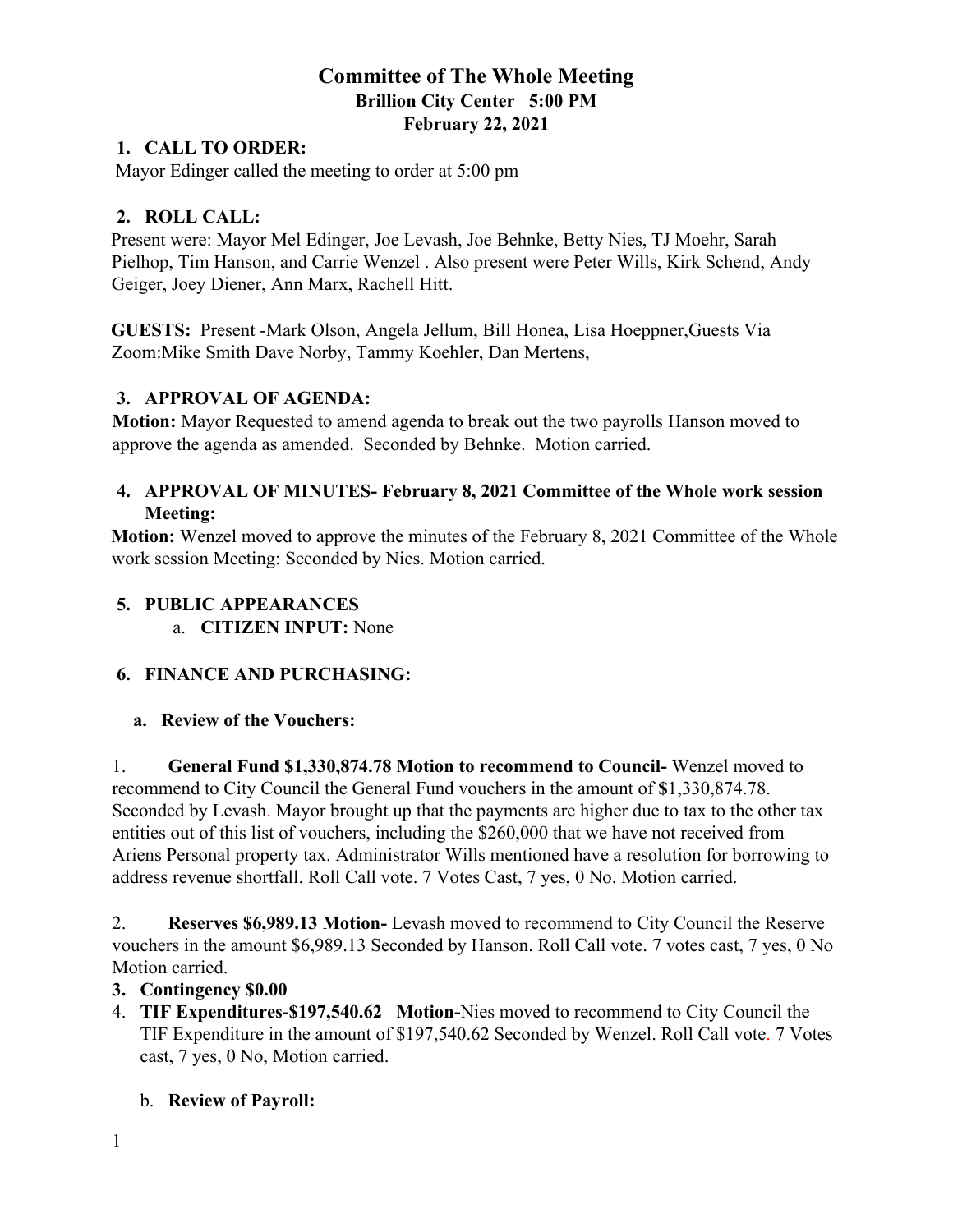**Motion-**Wenzel moved to recommend to City Council the payroll report for **Approval of Payroll:** 1/2/ to 1/15/2021 on 1/29/2021 \$52,151.01 & 1/16-1/29/2021 on 2/12/2021 \$55,215.51 Second by Pielhop. Roll Call vote. 7 votes cast, 7 yes, 0 no, Motion carried.

## **c. Review of License Applications:**

## **C. Conditional Surrender of Class "B" Beer & Class "B" Liquor-Zeroturn Inn, LLC upon approval of liquor license transfer to Ariens Co Hospitality Group, LLC.**

**Motion-**Pielhop moved to approve conditional surrender of Zeroturn Inn, LLC Class "B" Beer & Class "B" Liquor upon approval of liquor license transfer to Ariens Co Hospitality Group, LLC. Second By Nies. Rollcall vote 7 votes cast, 7yes,0 no. Motion Carries**.**

### **D. Review of License Applications:**

**D.New liquor license application Class "B" Beer & Class "B" Liquor Ariens Co Hospitality Group, LLC. Motion** by Hanson, second by Pielhop New liquor license application Class "B" Beer & Class "B" Liquor Ariens Co Hospitality Group, LLC. Council member Hanson raised question regarding transferring the Class B Liquor License when there has not been an option for others to request this license. Lisa Hoeppner, agent with Keller Williams Realty requested to speak on this Liquor License transfer. She stated that Ariens Hospitality had reached an agreement with Johanna of M&P Smokehouse, LLP the building owner and the tenant, on the transfer of liquor license as condition of purchase. The Building purchase will be closing next week. Administrator Wills mentioned he worked with Clerk to check on procedure and State on proper procedure in how to be compliant in doing this type of transfer. Roll Call vote, 7 votes, 7 yes,0 no. Motion carries.

E. TIF #5/Brillion Works Project Environmental Investigation DNR VPLE Well testing, approve cost \$7,700. Motion by Nies to approve \$7,700 for DNR Well for Tif#5/BW Project. Second by Wenzel. Bill Honea, Ayres Environmental asked if he could speak on this item. He described that the DNR is looking to drill 4 test wells. Question was the placement of the test wells on the site. Two will be in the area of the planned Monitor Tire site, they would be removed prior to building placement. There could be further cost, if DNR comes back for another round of Well sample. Administrator Wills explained the cost will be taken of the amount City has committed to BW LLC Project in TIF#5 Agreement, Administrator will cover under Administrator near end of the meeting in the agenda. Roll Call Vote 7 votes cast, 7 yes, 0 No, Motion carries to move to Council.

F. RE21-05 Borrowing Resolution for Anticipated Tax Revenue, approving borrowing \$260,000 from State Bank of Chilton. Levash requested to amend the resolution under the  $3<sup>rd</sup>$ paragraph to update to add Bank to line State of Chilton. Will amended Resolution RE21-05 to reflect. Levash made motion to approve Resolution as approved for the City of Brillion to borrow \$260,000 from the State Bank of Chilton for a period of no longer than 10 months., Second by Wenzel. Discussion by Administrator Wills that in discussion with CLA Auditor they recommended borrowing from bank, rather than from City Reserves due to not a direct commitment to repay once receive the funds back from taxing entity. This resolution for borrowing, is due to anticipated tax revenue, when the three tax entities receive chargeback request in November from City of Brillion for Ariens Personal Property Tax had to pay in this voucher payments. Roll Call vote. 7 Votes cast, 7 yes, 0 No. Motion to recommend to Council Carries.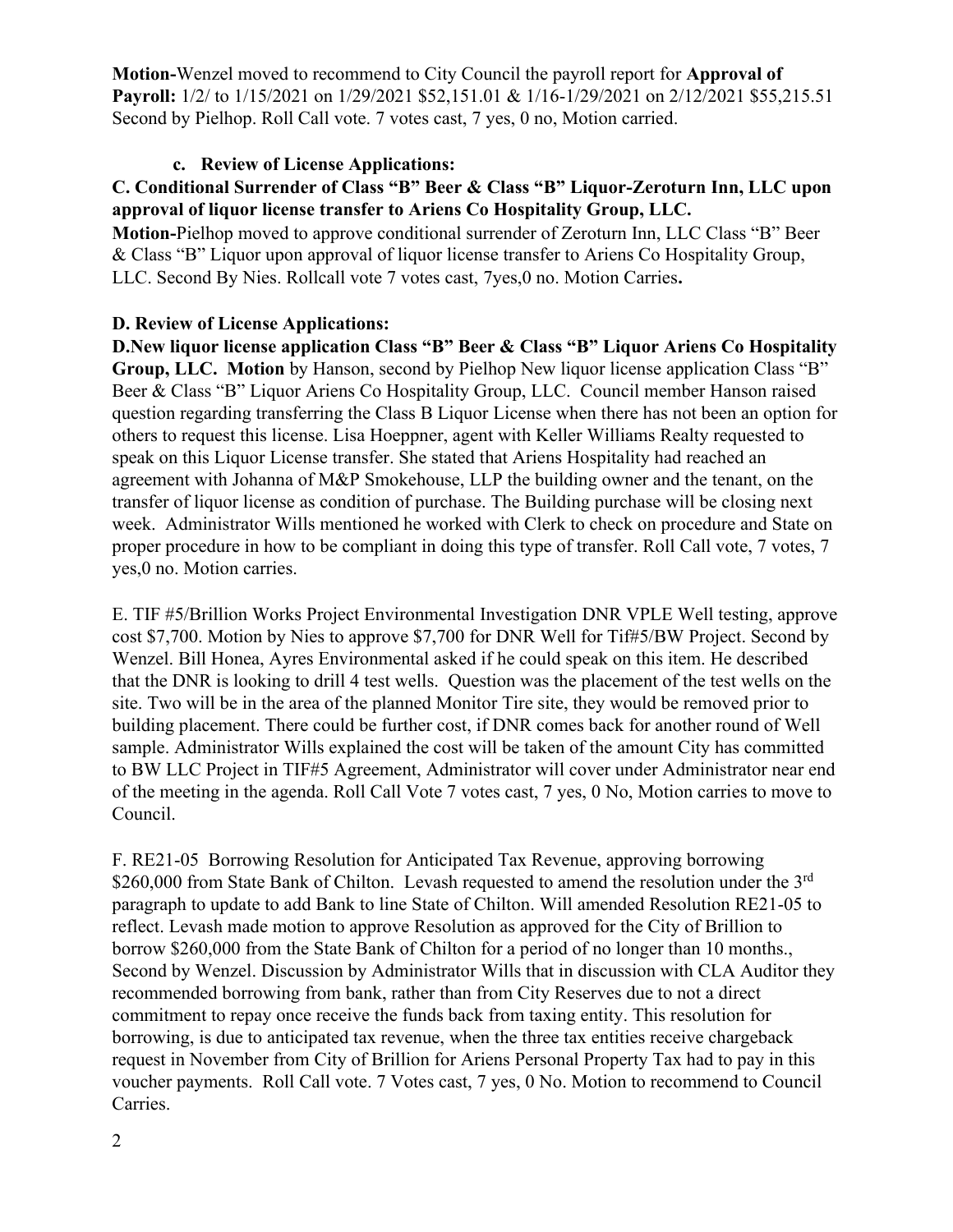G. Deferred Special Assessments. Attached in the packet include Special Assessments that have been deferred that came up during the audit for the city to pursue to pay down Sewer & water Debt. Included in the packet are state statues on questions that came up by City Council regarding if able to collect from residents outside of the city. State Statue 66.0715 (2) Deferral (a) Not withstanding any other statue, the due date of any special assessment levied against a property abutting on or benefited by a public improvement may be deferred on the terms and manner prescribed by the governing body while no use of the improvement is made in connection with the property. A deferred special assessment is a lien on the property from the date of the levy.

Discussion at Committee of the Whole: Request Administrator to research which special assessment items were paid, if interest was charged on the discussed properties. Review with attorney on direct to charge interest on deferred assessments. Confirm how to charge interest. Motion by Pielhop to table Special Assessments until March  $8<sup>th</sup>$ , Committee of the Whole.  $2<sup>nd</sup>$  by Behnke, 6 approval, Levash abstained. Motion carried.

# **7. PROTECTIONS OF PERSONS AND PROPERTY:**

### **A. Ambulance**

1. Monthly report-Troy could not stay.

# **2. January 2021 Financial Report**

| January Ambulance Service Revenue: \$29,775.00 |
|------------------------------------------------|
| 8,559.00                                       |
| \$38,344.00                                    |
| $-11,443.81$                                   |
| \$26,890.19                                    |
| $-$ \$25,962.40                                |
| $\frac{\$}{927.79}$                            |
|                                                |

# **B. Municipal Court -February Court Sessions**

**1.**Attached are the Municipal Court reports

- A .City of Brillion 28 cases, Collected \$1,061.53
- B. Reedsville 1 case \$88.80
- C. 2020 Year End City of Brillion 188 cases, \$17,366.41 Collected
- D. 2020 Year End Village of Reedsville 20 cases \$3,769.33 Collected

# **8. City Buildings and Grounds**

A. Dept of Public Works

# **1. Custer & Jackson Street Bids/WEDC CDI Grant 2018**

Bid for Custer & Jackson Street Reconstruction as part of the WEDC CDI Grant 2018. Administrator and DPW Director discussed that the bid for reconstruction of Custer & Jackson Street. February 12, 2021 bids were received at McMahon Associates.

BID Schedule A-The Bids are divided by Bid A for the Custer & Jackson Street Reconstruction, low bid is by MCC for \$156,344.00 Motion by Pielhop to approve Bid Schedule A by MCC for Custer & Jackson Street reconstruction. Roll Call Vote, 7 votes cast, 7 yes, 0 no. Motion to recommend to Council carries.

BID Schedule B-Community Center Parking Lot repaving. MCC Lowest Bid \$58,496.75 Due to Financial shortfall by the city that has come out sine the bid was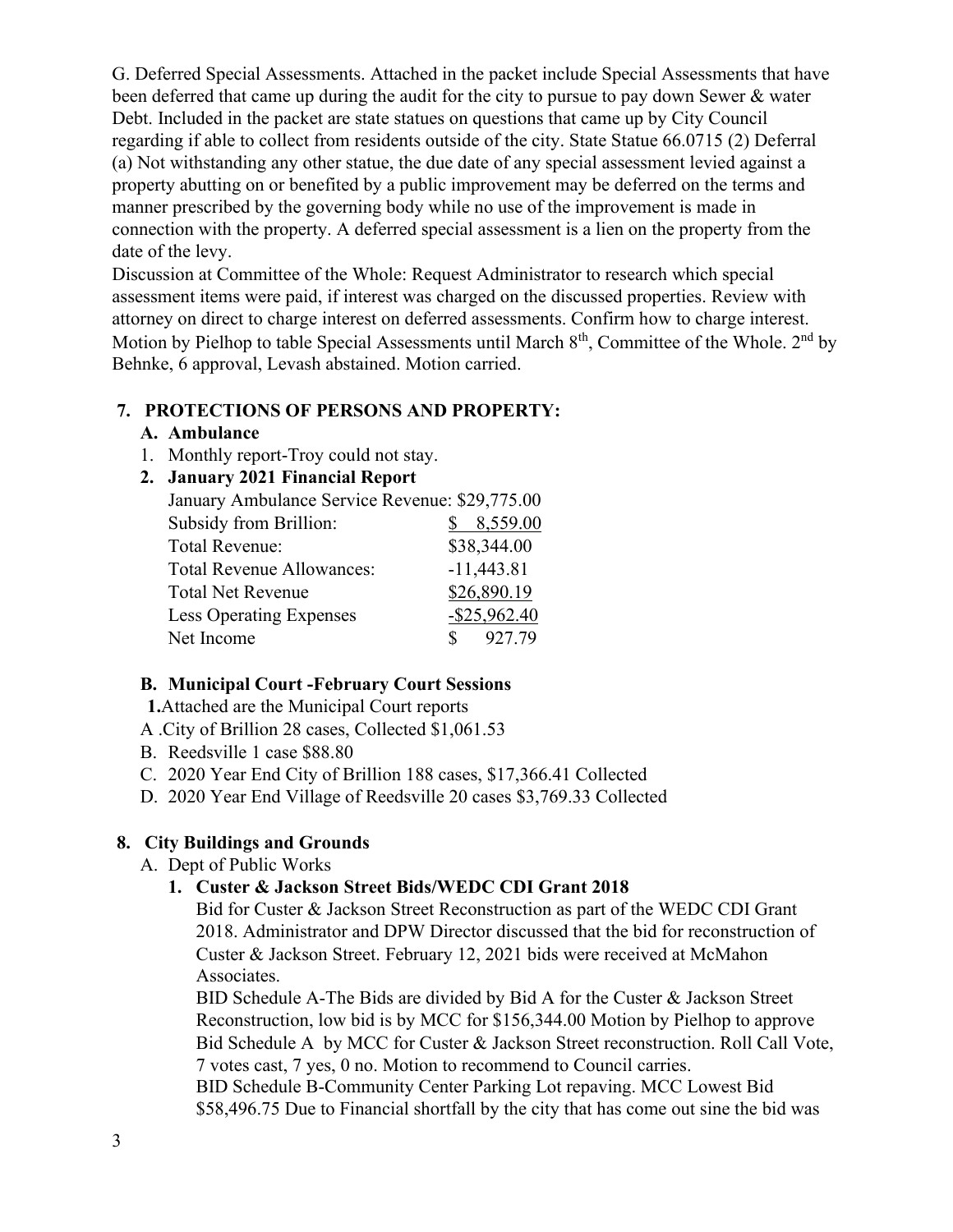published, Director Geiger recommended that the Council decline to approve any Schedule B bid , defer to award until have funds available to pave the lot. Motion by Pielhop, Second by Hanson to decline to award a bid. Roll Call Vote 7 votes cast, 7 yes, 0 No. Motion to decline Schedule B bid.

**2. Resolution 21-04 Custer & Jackson Street, Preliminary Special Assessment** DPW Director Geiger provided update that as part of the Custer & Jackson Street reconstruction, Sewer & Water replacement will be assessed for properties. This Resolution is preliminary Resolution that begins the process to start engineering design. Pielhop made motion approve Resolution 21-04 Custer & Jackson Street, Preliminary Special Assessment. Second Motion by Wenzel. Roll call Vote 7 Votes Cast, 7 yes, 0 no. Motion to recommend to Council to approve.

#### B. Utility

1. 2021 Utility Budget

Discussion on 2021 Utility Budget. DPW Director Geiger discussed the Utility Budget, Administrator Wills stated that Utility Budget is already within the 2021 General Fund Budget approved November 9<sup>th</sup>.

**Motion** to approve 2021 Utility Budget, move to Council by Levash, Second by Behnke. Roll Call Vote, 7 votes cast, 7 yes, 0 no. Motion carries.

#### **9.Personnel**

**A.** Closed Session per W.S.S 19.85 (1)© . Motion by Behnke to go into Closed Session, Second by Nies. Motion carried.

**B.** Motion by Nies to go into Open Session, Second by Behnke, Motion Carried.

**C.** Motion by Pielhop to Table 2021 Dept Head Agreements Second by Nies. Motion Carries.

#### **10.** City Administrator Update

**A.** TIF#5/Brillion Works Project Update. Current Spreadsheet of City Investment in Brillion Works project since 2018 was included in packet. The City's \$2 Million commitment to the project in 2018,a balance of \$110,000 remains. Investments by the City include \$1.5 Million in match to Wisconsin Economic Development Idle Sites Grant to demolish the former Brillion Iron Works Buildings., Planning costs, Environmental Remediation and attorney costs. The City received an EPA Brownfield Grant to assist in environmental remediation, there is \$500,000 to contribute to cleaning up the site, with a match by the city of \$100,000 that maybe able to utilize funds already spent as match. Administrator Wills, Mayor Edinger spent the day with Brillion Works reviewing progress, and next steps to develop the site with Mark Olson, Brillion Works/Ariens, Calumet County Economic Development, Ayres & Associates and New North. The group toured the KinderCare Brillion Childcare that is partnership with Ariens in offering a discount for Childcare to their employees when the sites opens this spring. Mark Olson, Brillion Works/Ariens and Bill Honea, Environmental Engineer, Ayres addressed the committee to provide update and plans for the site. There is a committed tire company that would lease a new 50,000 square foot building on the site to supply to multiple local companies and anticipate hiring 35 employees. In order to reach the site will need a road built to access the site from Hwy 10. The anticipated cost of the road and infrastructure is \$3.5 Million. A Wisconsin Department of Transportation Grant would cover \$250,000 the remaining would need to be matched. The city has been approached to provide the match. The City's remaining obligation under the 2018 agreement is around \$100,000. At the City's current debt obligation and budget does not have capacity to assist. The City is doing Custer & Jackson Street Reconstruction including Sewer and Water in Spring 2021, while delaying paving the Brillion Community Center Lot and